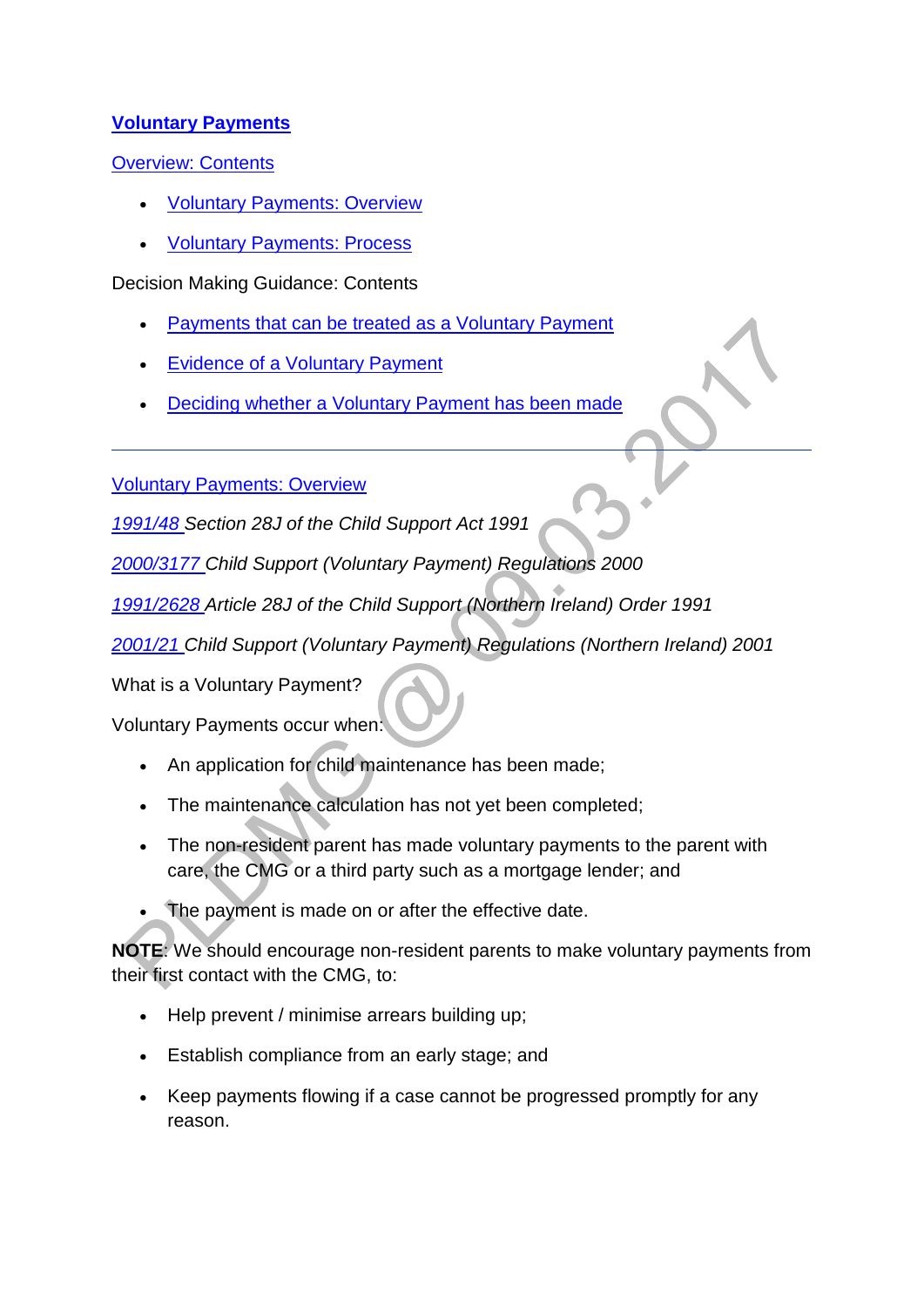It **must** be stressed to non-resident parents that if they are going to make Voluntary Payments directly to the parent with care, they need to keep a record of the following:

- Date of payment;
- Amount of payment:
- Method of payment;
- Any receipts relating to the payment: e.g. bank statements.

This will help avoid difficulties when decisions are required about the amount of direct Voluntary Payments that have been actually made, especially if the nonresident parent and parent with care give conflicting evidence.

Whether we allow a Voluntary Payment is a discretionary decision. There is therefore no right of appeal against any decision to allow / disallow a Voluntary Payment. However, clients can challenge these types of decisions through Judicial Review, so it is important to consider all evidence and record reasons for the decision in full.

#### [Voluntary Payments: Process](http://np-cmg-sharepoint.link2.gpn.gov.uk/sites/policy-law-and-decision-making-guidance/Pages/Voluntary%20Payments/Voluntary-Payments.aspx)

The process for dealing with Voluntary Payments will depend on:

- Whether the payment has been made directly to the parent with care, or via the CMG; and
- Whether the payment has been reported by the parent with care or the nonresident parent.
- Whether the payment is accepted as maintenance by the parent with care within the period between the effective date being set and a maintenance calculation being completed.

# **Parent with care states voluntary payments received**

If a parent with care informs the CMG that a Voluntary Payment has been made by the non-resident parent, then this can be taken as fact without further enquiries. The non-resident parent can be contacted and advised that this amount will be deducted from his arrears once a maintenance calculation has been completed and the full arrears due has been calculated.

Refer to the Decision Making Guidance on Voluntary Payment disputes, if the nonresident parent does not agree with the facts the parent with care has provided. E.g. if they say they have paid a higher amount.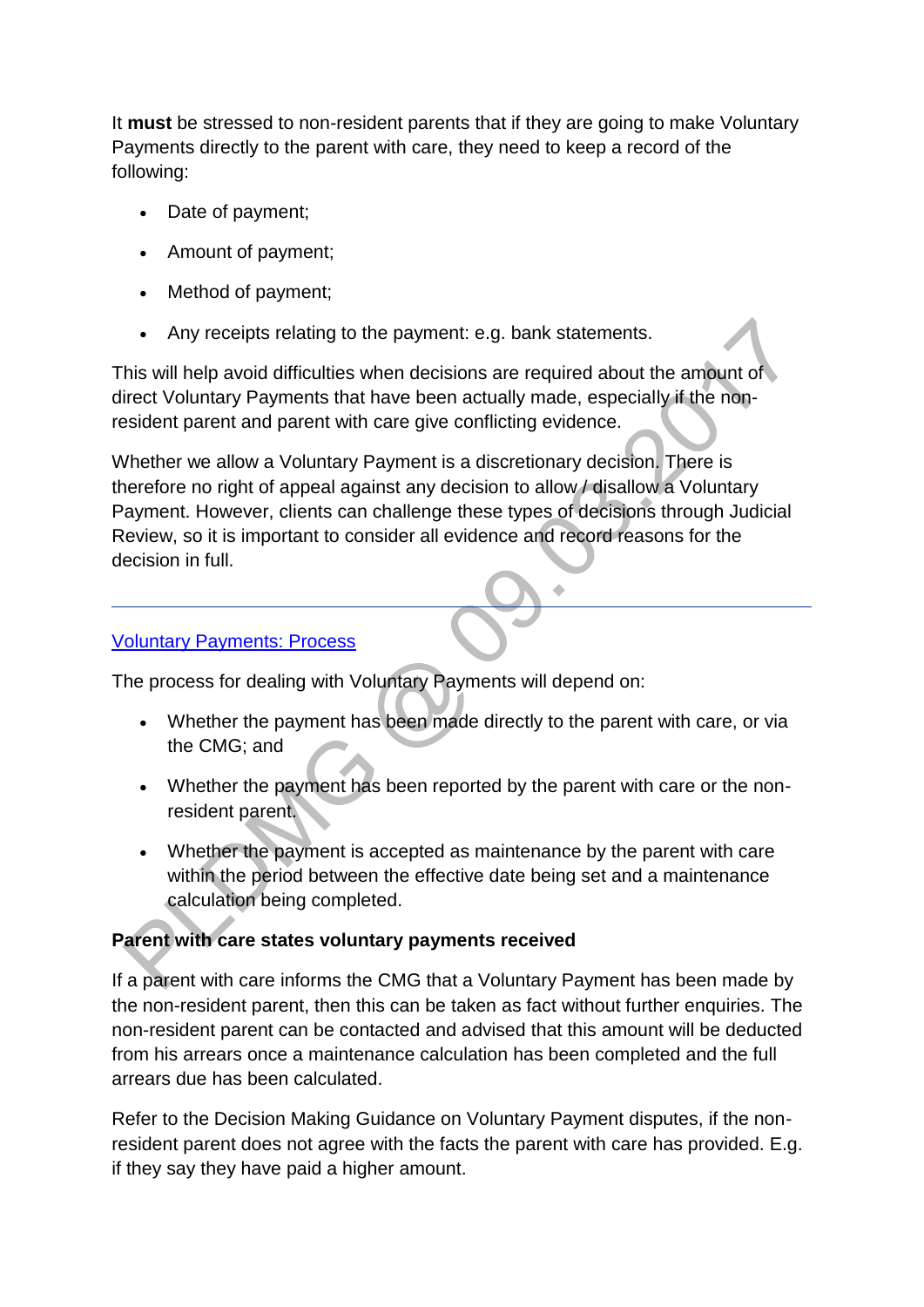#### **Non-resident parent states voluntary payments made**

If a non-resident parent informs the CMG that they have made Voluntary Payments directly to the parent with care, the parent with care must be asked whether they can confirm this, before a decision can be made about any adjustment.

Refer to the Decision Making Guidance for further advice.

### [Payments that can be treated as a Voluntary Payment: Decision Making Guidance](http://np-cmg-sharepoint.link2.gpn.gov.uk/sites/policy-law-and-decision-making-guidance/Pages/Voluntary%20Payments/Voluntary-Payments.aspx)

Voluntary Payments can be made:

- Directly to the parent with care; or
- To the Commission:
- Payments can be made by the non-resident parent to a third party in certain circumstances, see below for details.

Payment has to be made by the following methods:

- In cash;
- By standing order;
- Direct Debit:
- By cheque or postal order;
- By debit card;
- By transfer between accounts.

What type of payments can be accepted?

#### **Directly to the parent with care**

- Payments of money made directly from the non-resident parent to the parent with care can be taken into account as voluntary payments of child maintenance, providing they have been made in respect of the qualifying child/ren and for child maintenance.
- Spousal maintenance payments (payments made to support the non-resident parent's former spouse, rather than their child/ren) or payments made directly to the qualifying child/ren cannot be taken into account

# **To CMG**

Any payment received in to CMG from the non-resident parent.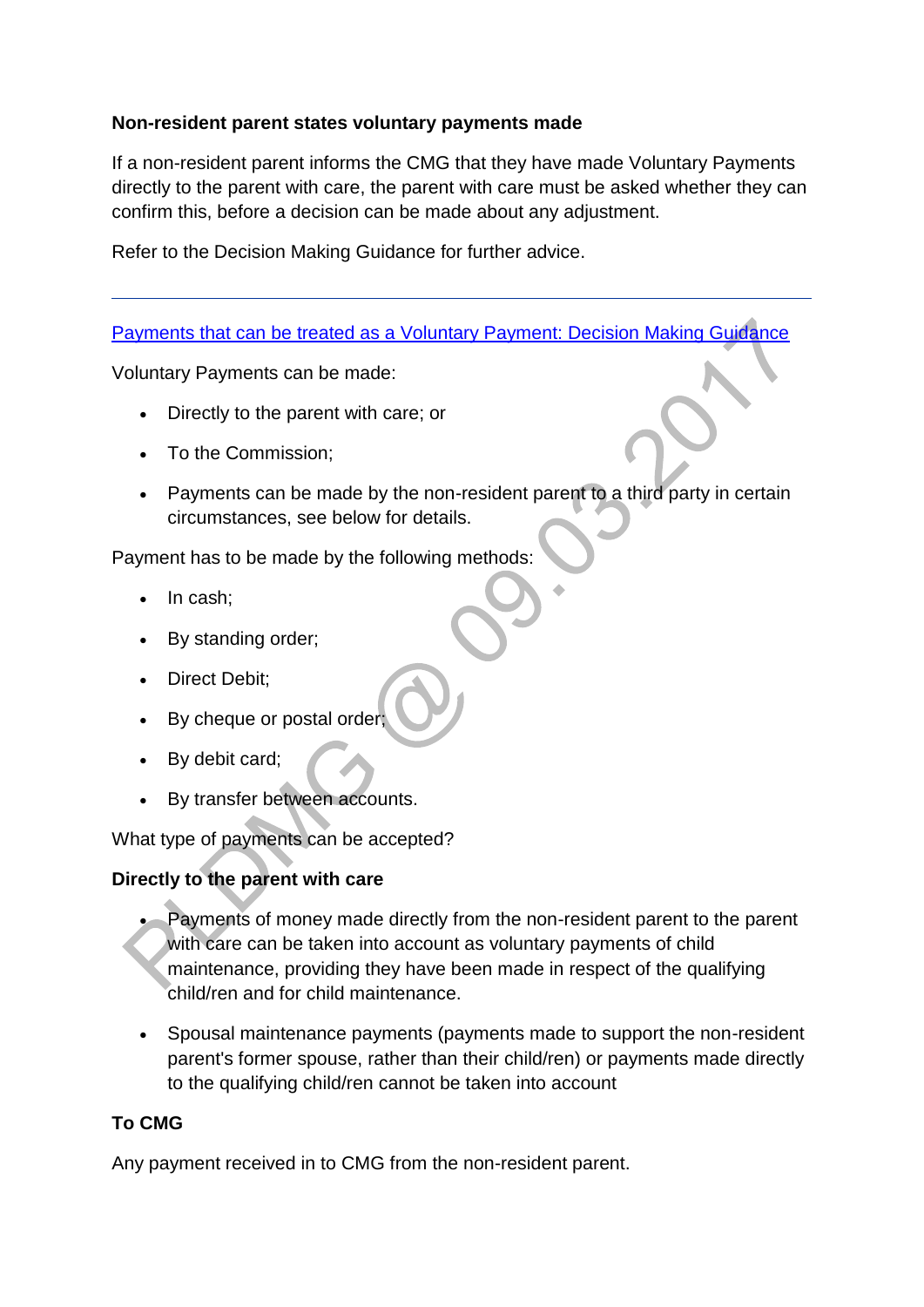### **Paid to a third party**

- A mortgage or loan taken out on the property which is the qualifying child's home which was taken out to facilitate its purchase or pay for essential repairs / improvements; or
- Rent on the property which is the qualifying child's home; or
- Mains supplied gas, water or electricity charges at the qualifying child's home; or
- Council tax (rates in Northern Ireland) payable by the parent with care in relation to the qualifying child's home; or
- Essential repairs to the heating system in the qualifying child's home; or
- Repairs which are essential to maintain the fabric of the qualifying child's home

NOTE: payments to mortgage lenders can only be considered if they have been made in respect of a parent with care's mortgage liability. We cannot consider payments that a non-resident parent is liable to make themselves.

If the non-resident parent and the parent with care have a joint mortgage, we can consider any portion of the payment that clearly related to the parent with care's liability.

Example: non-resident parent and parent with care have a joint mortgage, but the non-resident parent is making the full mortgage payment. In these circumstances we could consider allowing half of the payment, as this would reflect the parent with care's mortgage liability.

To avoid the possibility of a double benefit to the NRP, a Voluntary Payment should not be allowed in respect of any payment that has been taken into account as a Variation and vice versa.

REMEMBER: payments to a third party do NOT include any payments made directly to the qualifying child/ren, which cannot be considered.

# **Payments made under a court order**

Payments made:

- under a court order;
- in respect of qualifying child/ren in our case;
- after the effective date of a maintenance calculation.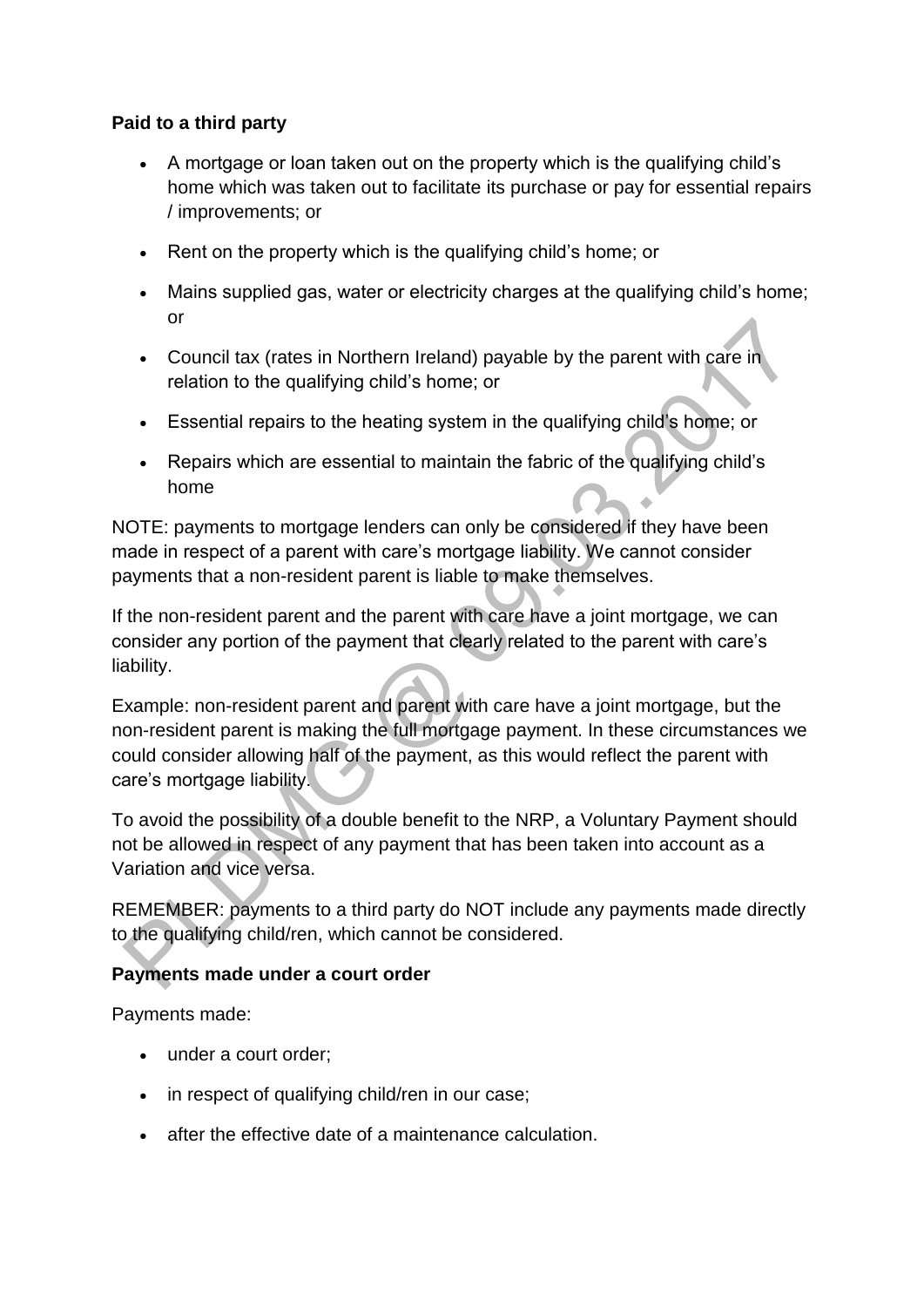Cannot be taken into account as Voluntary Payments. These payments are not 'voluntary' as they are enforced by Court.

However, even though these payments cannot be considered as Voluntary Payments, you can treat them as payments of child maintenance. Regulation 8A of the Maintenance Arrangement and Jurisdiction Regulations 1992 / Regulation 8A of the Maintenance Arrangement and Jurisdiction Regulations (Northern Ireland) 1992 makes this allowance to safeguard the non-resident parent from the possibility of having two child maintenance liabilities

Please Note: Before accepting such payments you must check the terms of the court order and make sure that the payment relates to the qualifying child/ren in our case.

[Evidence of a Voluntary Payment: Decision Making Guidance](http://np-cmg-sharepoint.link2.gpn.gov.uk/sites/policy-law-and-decision-making-guidance/Pages/Voluntary%20Payments/Voluntary-Payments.aspx)

Deciding the amount of money to allow as a voluntary payment is a discretionary decision. Refer to the guidance on [Discretionary Decision Making](http://np-cmg-sharepoint.link2.gpn.gov.uk/sites/policy-law-and-decision-making-guidance/Pages/Evidence%20and%20decision%20making/Evidence-and-decision-making.aspx) for further advice.

What is evidence of a Voluntary Payment?

Evidence or verification of payment is defined in

*[2000/3177 R](http://www.legislation.gov.uk/uksi/2000/3177/contents)egulation 4 of the Child Support (Voluntary Payment) Regulations 2000* 

*[2001/21 R](http://www.legislation.gov.uk/nisr/2001/21/contents/made)egulation 4 of the Child Support (Voluntary Payment) Regulations (Northern Ireland) 2001* 

as evidence provided by the non-resident parent in the form of:

- $\bullet$  a bank statement;
- a duplicate of a chased cheque;
- a receipt from the payee; or
- a receipted bill or invoice; or
- verification orally or in writing from the person with care.

The evidence you will need will depend on who the payment was made to:

#### **Directly to the parent with care**

If the parent with care accepts the stated payment no evidence will be required; however if the amount /dates are disputed you will need:

- copies of receipts; or
- copies of the non-resident parent's bank statements showing the payments made.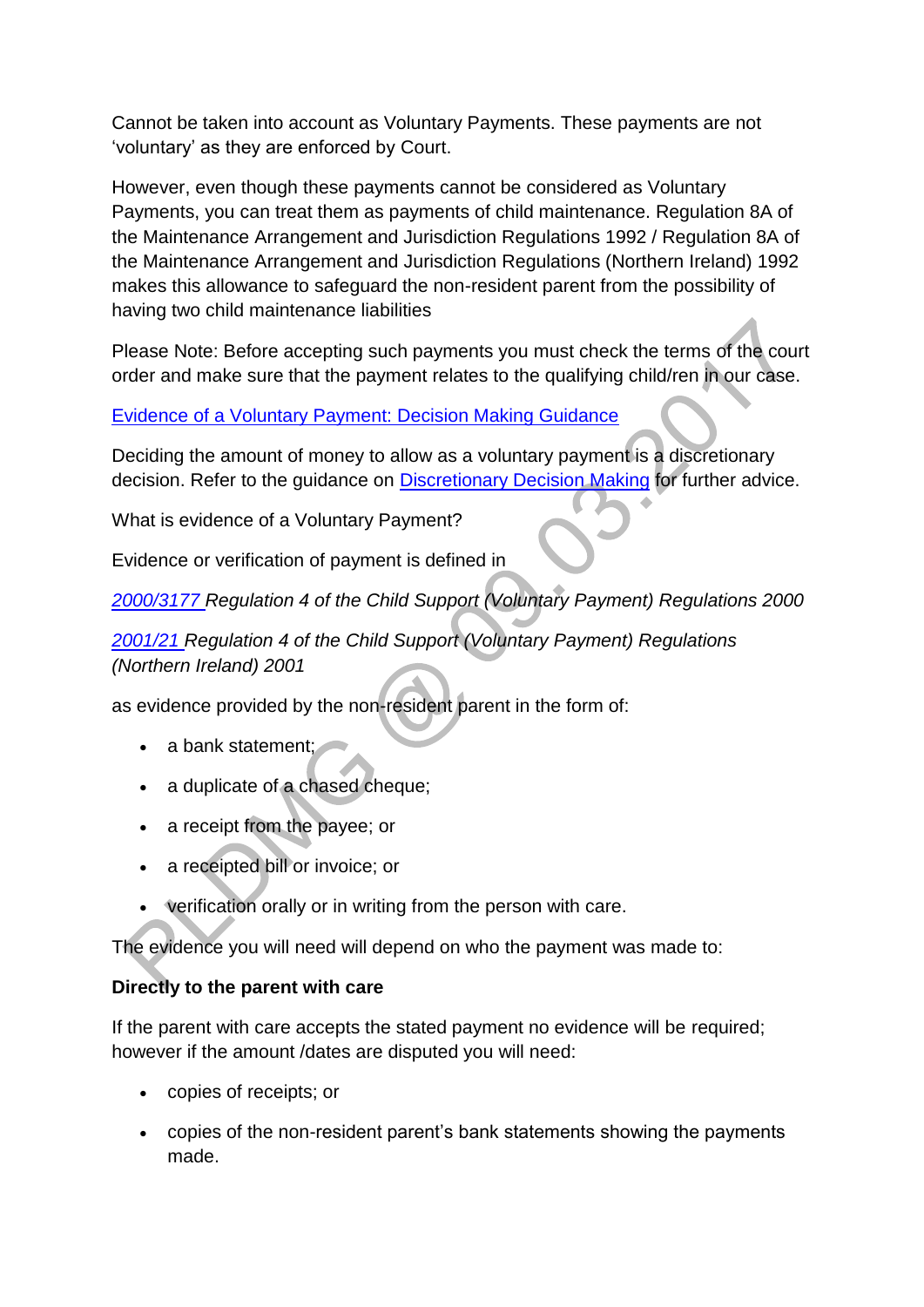# **To CMG**

No additional evidence is required as all payments will be logged on the system.

### **Paid to a third party**

Copies of the non-resident parent's bank statements confirming the payments to a third party and / or copies of statements from third party companies.

REMEMBER: payments made directly to the qualifying child/ren cannot be treated as Voluntary Payments

### [Deciding whether a Voluntary Payment has been made: Decision Making Guidance](http://np-cmg-sharepoint.link2.gpn.gov.uk/sites/policy-law-and-decision-making-guidance/Pages/Voluntary%20Payments/Voluntary-Payments.aspx)

Any decision made in respect of Voluntary Payments must be fully documented. The decision must include details of why / how it was reached so that if the decision is disputed or queried at a later stage, it can be shown that the decision was reasonably made.

Providing that the parent with care agrees that the payment was made for the stated reason and the stated amount the payment can be accepted.

You do not need the parent with care's permission to accept a payment as being in lieu of maintenance. If the parent with care disputes the purpose of the payment you will need to decide whether or not to accept the payment based on the evidence provided. The parent with care could dispute the voluntary payment on the grounds that it was not paid at all or that the amount is incorrect.

# **Parent with care disputes that payments were made**

In these circumstances, if the non-resident parent provides evidence to confirm that the payments have been made, then these payments can be accepted. However if the non-resident parent is unable to provide this evidence no voluntary payment can be taken in to account.

#### **Parent with care disputes payments made for purposes stated**

In these circumstances you will need to decide whether the proposed purpose of the payment stated by the non-resident parent seems more probable than the purpose stated by the parent with care. In considering this point you will need to take in to account all evidence provided, including any information about what the payments were actually used for, whether the amounts seem reasonable / consistent with the purpose each party states etc.

Examples: